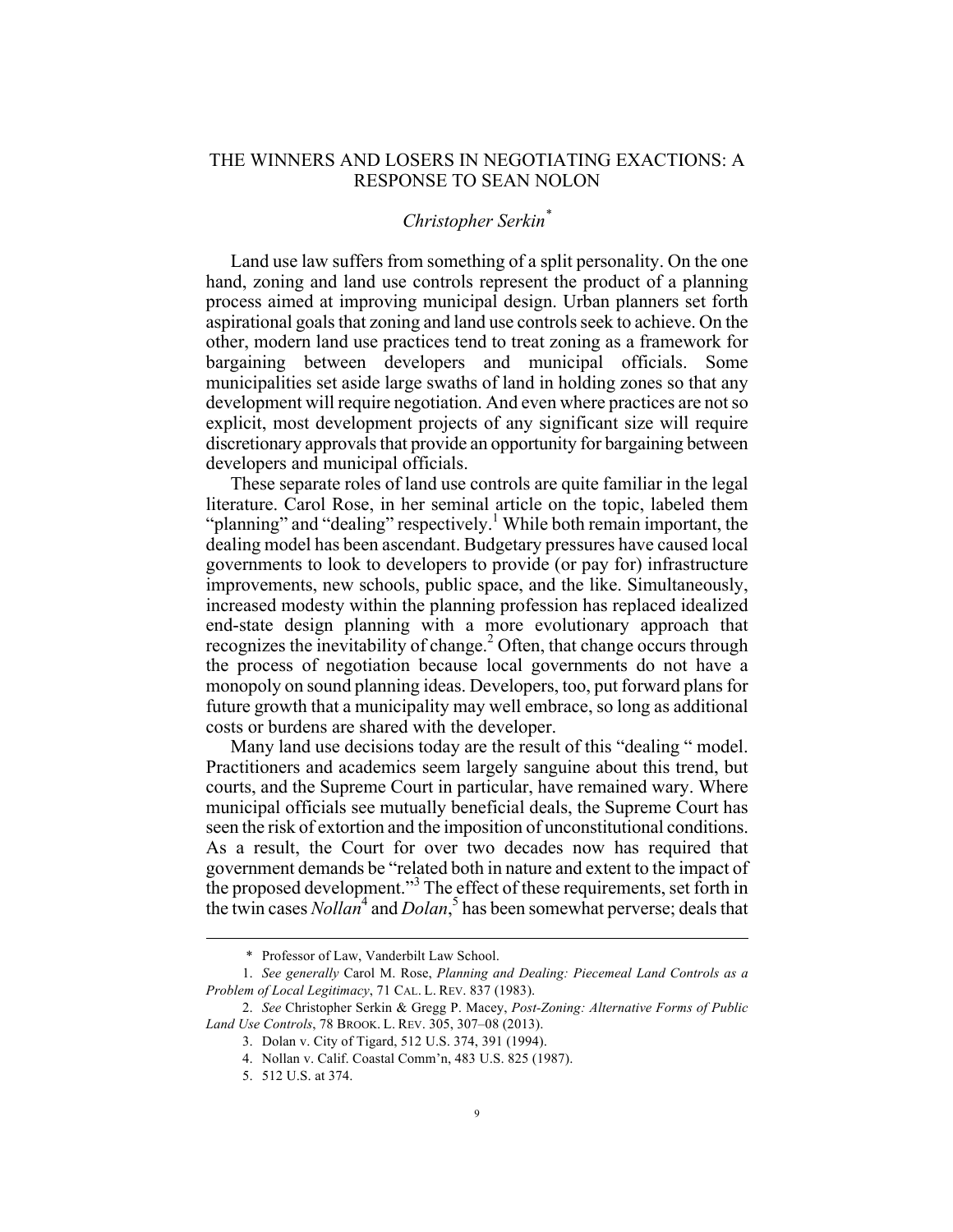both a developer and a municipality would find mutually beneficial are rendered unconstitutional.

Scholars have long recognized that this dynamic may impede bargains that would, in fact, make both parties better off. <sup>6</sup> While the developer's best-case scenario is being allowed to build without any exactions, the worst-case scenario is not being able to build at all. Removing certain kinds of exactions from permissible bargains can make the worst-case scenario more likely.

The Supreme Court recently exacerbated this problem in *Koontz v. St. John's Water Management District*, <sup>7</sup> and Sean Nolon has written an insightful article injecting himself squarely into the debate.<sup>8</sup> As Professor Nolon explains, *Koontz* both expands what counts as an exaction subject to the *Nollan/Dolan* test, including now monetary exactions as well as requirements for physical dedications.<sup>9</sup> Moreover, and more problematically, the analysis applies even to failed exactions. These are proposed exactions that a developer rejects, resulting in no deal. In *Koontz* itself, a negotiation between the developer and the government broke down, with the developer unwilling to pay what the government asked. The Supreme Court's ruling for the plaintiff, Koontz, means that a consummated deal is not necessary to trigger the *Nollan/Dolan* inquiry. This, in turn, raises the possibility that any time bargaining fails, a property owner may be able to bring an unconstitutional conditions claim focused on the government's final demand (or offer). <sup>10</sup> The question, as Professor Nolon rightly points out, is what counts as a "demand" for purposes of triggering *Nollan/Dolan*. 11

As Professor Nolon details in his article, this uncertainty and the potential for liability if negotiations fail create a particularly troubling range of options for a municipal government seeking to negotiate with developers. It could simply avoid negotiation, which risks leaving beneficial deals on the table.<sup>12</sup> It could engage in some stilted form of negotiation in which the municipality avoids making offers, conveys its preferences through intermediaries, or relies on third parties.<sup>13</sup> But these devices are cumbersome and may, once again, impede bargaining outcomes that the parties would reach if dealing more directly with each

 <sup>6.</sup> *See, e.g.*, Lee Anne Fennell, *Hard Bargains and Real Steals: Land Use Exactions Revisited*, 86 IOWA L. REV. 1, 28–33 (2000); *see also* Sean F. Nolon, *Bargaining for Development Post-*Koontz*: How the Supreme Court Invaded Local Government*, 67 FLA.L.REV. 171, 204 n. 248 (2015) (citing Fennell and other sources).

<sup>7.</sup> 133 S.Ct. 2586 (2013).

<sup>8.</sup> Nolon, *supra* note 6.

<sup>9.</sup> *Id.* at 175.

<sup>10.</sup> *Id.* at 207.

<sup>11.</sup> *Id.* at 175.

<sup>12.</sup> *Id.* at 211.

<sup>13.</sup> *Id.* at 212–16.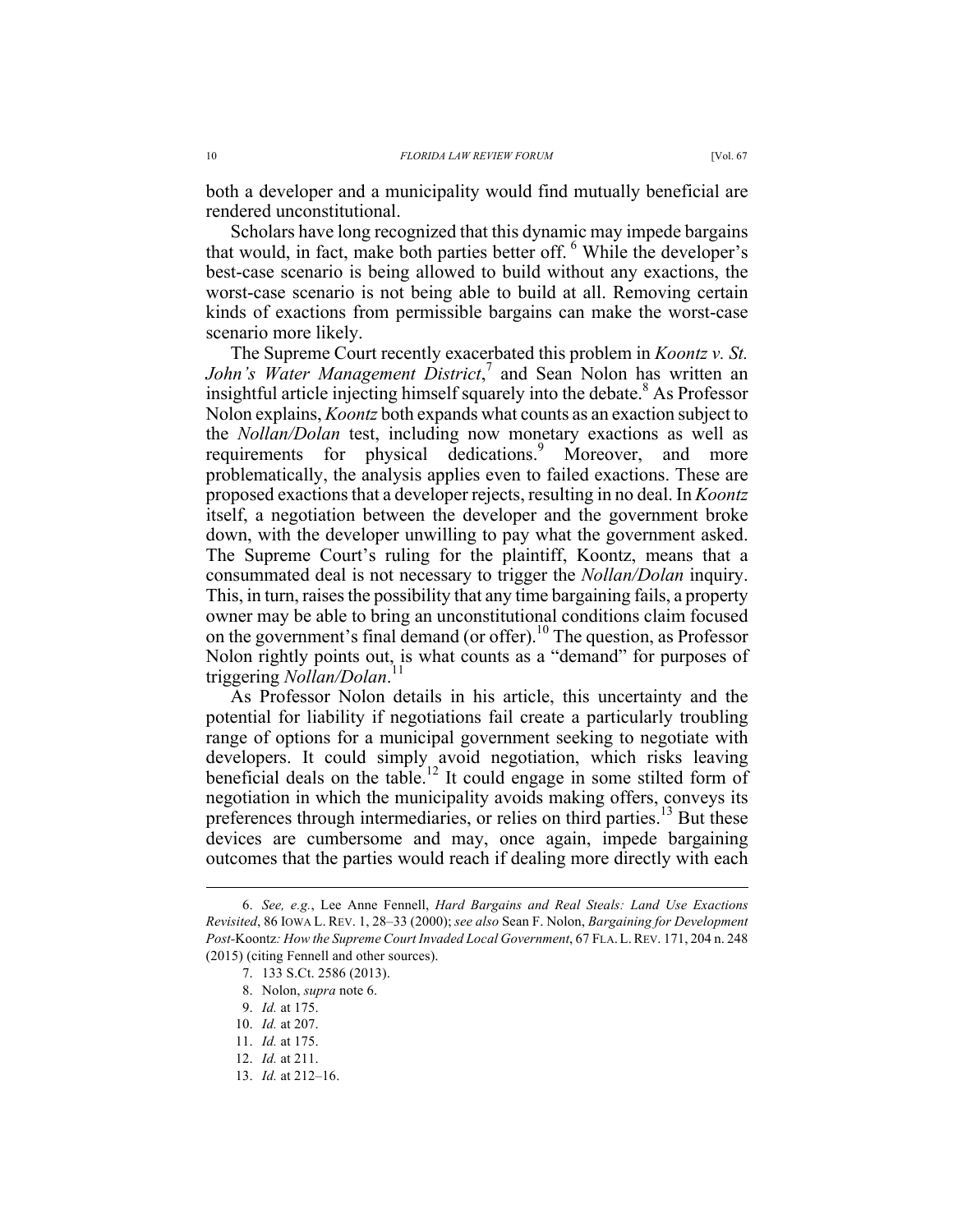other. Alternatively, the municipality could simply engage in direct negotiations and assume the resulting litigation risk.<sup>14</sup> This is a troubling array of options. Given the benefits of bargaining—benefits that Professor Nolon describes in detail<sup>15</sup>— discouraging negotiation is costly indeed.

There is, however, an additional distributional problem lurking within this range of options that deserves some more attention. A municipality's willingness to engage in bargaining will vary depending on its relationship with the property owner. It will also vary with its own risk aversion. Consider these in order.

Ultimately, *Koontz* threatens to expose a municipality to liability if it even engages in the bargaining process. But that risk will not arise equally in all negotiations. In many municipalities, some particular developers are repeat players seeking regulatory approvals. Those developers have a strong incentive to protect their reputation with the municipality. After all, developers create value from their ability to navigate the land use process and secure regulatory benefits. In the paradigmatic case, a developer buys relatively low-valued property, assembles it, and secures an upzoning or variance that allows the property to be put to more productive use than was available to the original owners. Developers' ability to secure regulatory benefits in the future, however, depends on the municipality viewing them as trustworthy parties in the development process. And, more importantly, municipal officials know and understand this dynamic. As a result, municipal officials implicitly understand that they can generally trust repeat players not to sue if bargaining in one instance fails.

The result is easy to predict. Municipalities will be much more likely to negotiate with developers with whom they have a relationship. This, in turn, will favor insiders over outsiders and repeat players over newcomers. To the extent Professor Nolon is correct and land use bargaining is generally beneficial to both parties, the rule in *Koontz* is likely to favor incumbent developers and will serve primarily as a new barrier to entry.

Different municipalities are also likely to react differently to the risk of litigation. Smaller local governments with fewer residents and a less diverse tax base are likely to be more risk averse than larger local governments.<sup>16</sup> All else being equal, smaller governments will therefore be less likely than cities to engage in negotiations that might trigger litigation. Of course, all else is not equal and cities will generally have greater capacity to negotiate through intermediaries and to generally avoid the *Koontz* pitfalls. The result: more negotiation in cities than in towns and suburbs. Cities can therefore be expected to capture more of the benefit of urban development. Again, to the extent negotiations are mutually

 <sup>14.</sup> *Id.* at 216.

<sup>15.</sup> *Id.* at 199–200.

<sup>16.</sup> Christopher Serkin, *Big Differences for Small Governments: Local Governments and the Takings Clause,* 81 N.Y.U. L. REV. 1624, 1666 (2006).